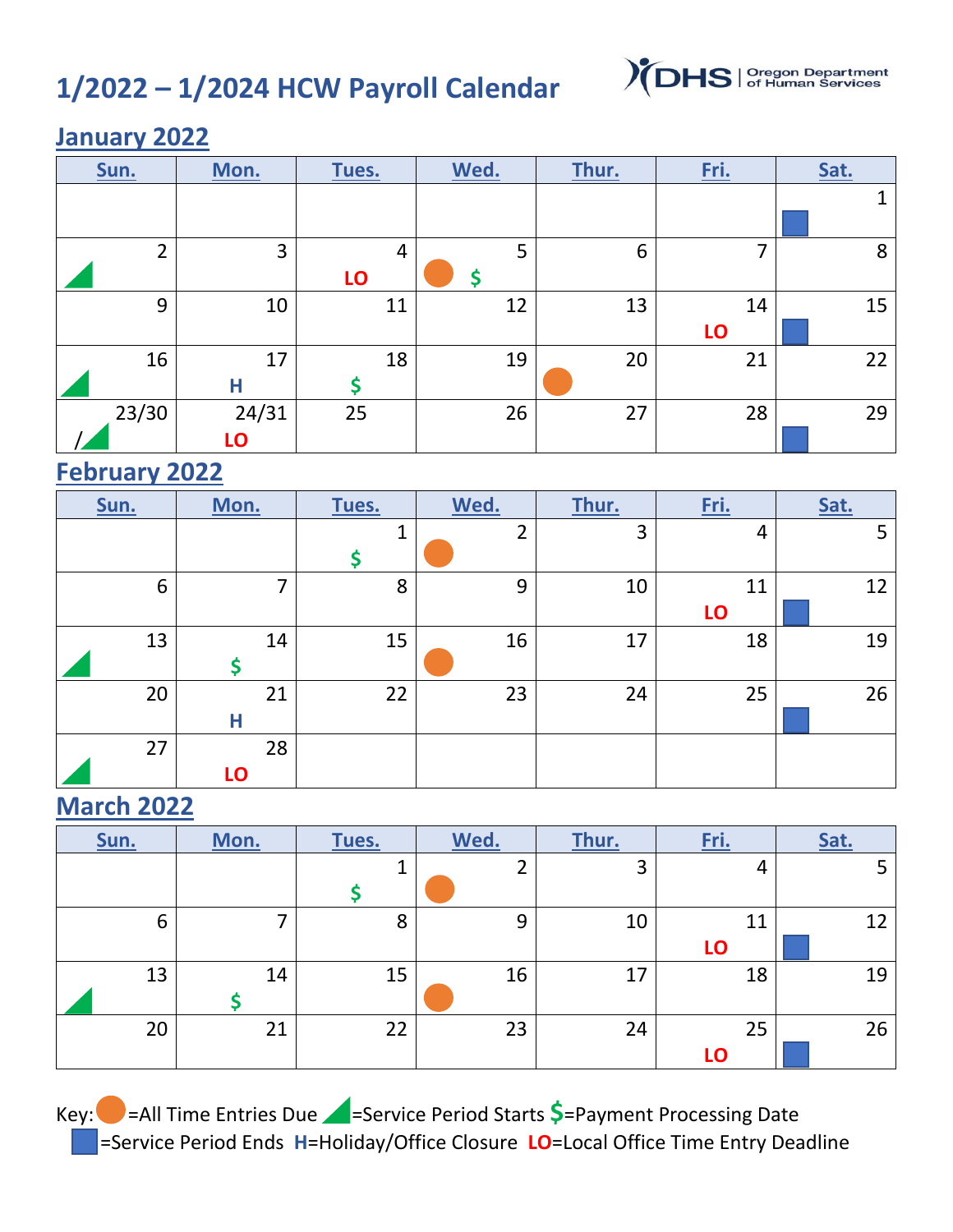|  | $-$<br>__ | --<br>__ |  |  |
|--|-----------|----------|--|--|
|  |           |          |  |  |

## **April 2022**

| Sun.           | Mon. | Tues. | Wed. | Thur. | Fri.     | Sat.           |
|----------------|------|-------|------|-------|----------|----------------|
|                |      |       |      |       | 1        | $\overline{2}$ |
| $\overline{3}$ | 4    | 5     | 6    | 7     | 8<br>LO  | 9              |
| 10             | 11   | 12    | 13   | 14    | 15       | 16             |
| 17             | 18   | 19    | 20   | 21    | 22<br>LO | 23             |
| 24             | 25   | 26    | 27   | 28    | 29       | 30             |

#### **May 2022**

| Sun. | Mon.           | Tues. | Wed. | Thur. | Fri. | Sat. |
|------|----------------|-------|------|-------|------|------|
|      | $\overline{2}$ | 3     | 4    | 5     | 6    | 7    |
|      |                |       |      |       | LO   |      |
| 8    | 9              | 10    | 11   | 12    | 13   | 14   |
|      |                |       |      |       |      |      |
| 15   | 16             | 17    | 18   | 19    | 20   | 21   |
|      |                |       |      |       | LO   |      |
| 22   | 23             | 24    | 25   | 26    | 27   | 28   |
|      |                |       |      |       |      |      |
| 29   | 30             | 31    |      |       |      |      |
|      | Н              |       |      |       |      |      |

#### **June 2022**

| Sun. | Mon. | Tues. | Wed. | Thur. | <u>Fri.</u> | Sat. |
|------|------|-------|------|-------|-------------|------|
|      |      |       |      | C.    | 3           |      |
|      |      |       |      |       |             |      |
|      | 6    |       | 8    | 9     | 10          | 11   |
|      | LO   |       |      |       |             |      |
| 12   | 13   | 14    | 15   | 16    | 17          | 18   |
|      |      |       |      |       | LO          |      |
| 19   | 20   | 21    | 22   | 23    | 24          | 25   |
|      | п    |       |      |       |             |      |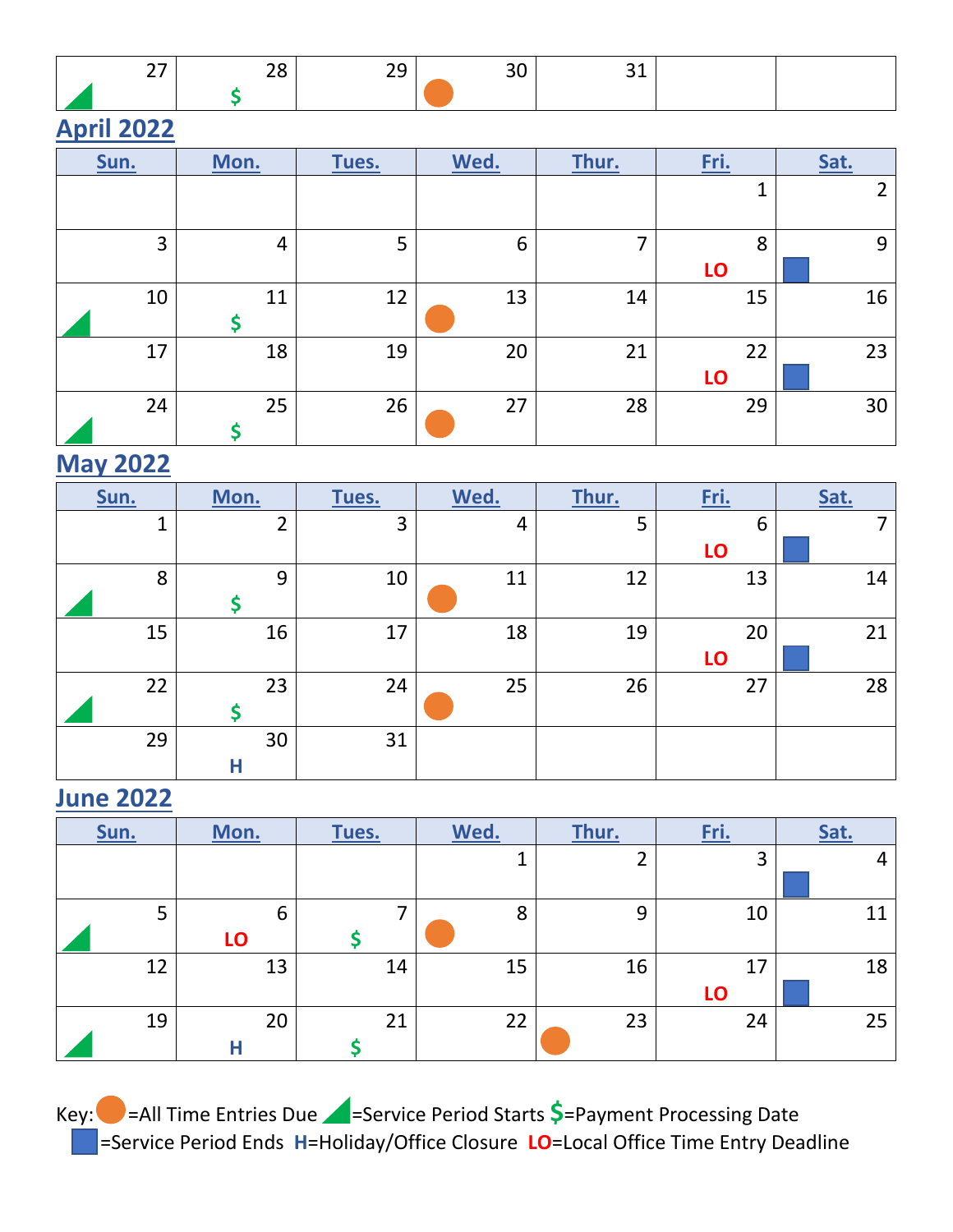| __ | $\overline{\phantom{0}}$ | --<br>__ | --<br>$\overline{\phantom{0}}$ |  |  |
|----|--------------------------|----------|--------------------------------|--|--|
|    |                          |          |                                |  |  |

# **July 2022**

| Sun.  | Mon.     | Tues.   | Wed. | Thur. | Fri.         | Sat.           |
|-------|----------|---------|------|-------|--------------|----------------|
|       |          |         |      |       | $\mathbf{1}$ | $\overline{2}$ |
| 3     | 4<br>Н   | 5<br>LO | 6    | 7     | 8            | 9              |
| 10    | 11       | 12      | 13   | 14    | 15           | 16             |
| 17    | 18<br>LO | 19      | 20   | 21    | 22           | 23             |
| 24/31 | 25       | 26      | 27   | 28    | 29<br>LO     | 30             |

#### **August 2022**

| Sun. | Mon. | Tues.          | Wed. | Thur. | Fri.     | Sat. |
|------|------|----------------|------|-------|----------|------|
|      | ◢    | $\overline{2}$ | 3    | 4     | 5        | 6    |
| ⇁    | 8    | 9              | 10   | 11    | 12<br>LO | 13   |
| 14   | 15   | 16             | 17   | 18    | 19       | 20   |
| 21   | 22   | 23             | 24   | 25    | 26<br>LO | 27   |
| 28   | 29   | 30             | 31   |       |          |      |

### **September 2022**

| Sun. | Mon.     | Tues.   | Wed. | Thur. | Fri.     | Sat. |
|------|----------|---------|------|-------|----------|------|
|      |          |         |      | 1     | ⌒        | 3    |
| 4    | 5<br>Н   | 6       |      | 8     | 9        | 10   |
| 11   | 12<br>LO | 13<br>Ş | 14   | 15    | 16       | 17   |
| 18   | 19       | 20      | 21   | 22    | 23<br>LO | 24   |
| 25   | 26       | 27      | 28   | 29    | 30       |      |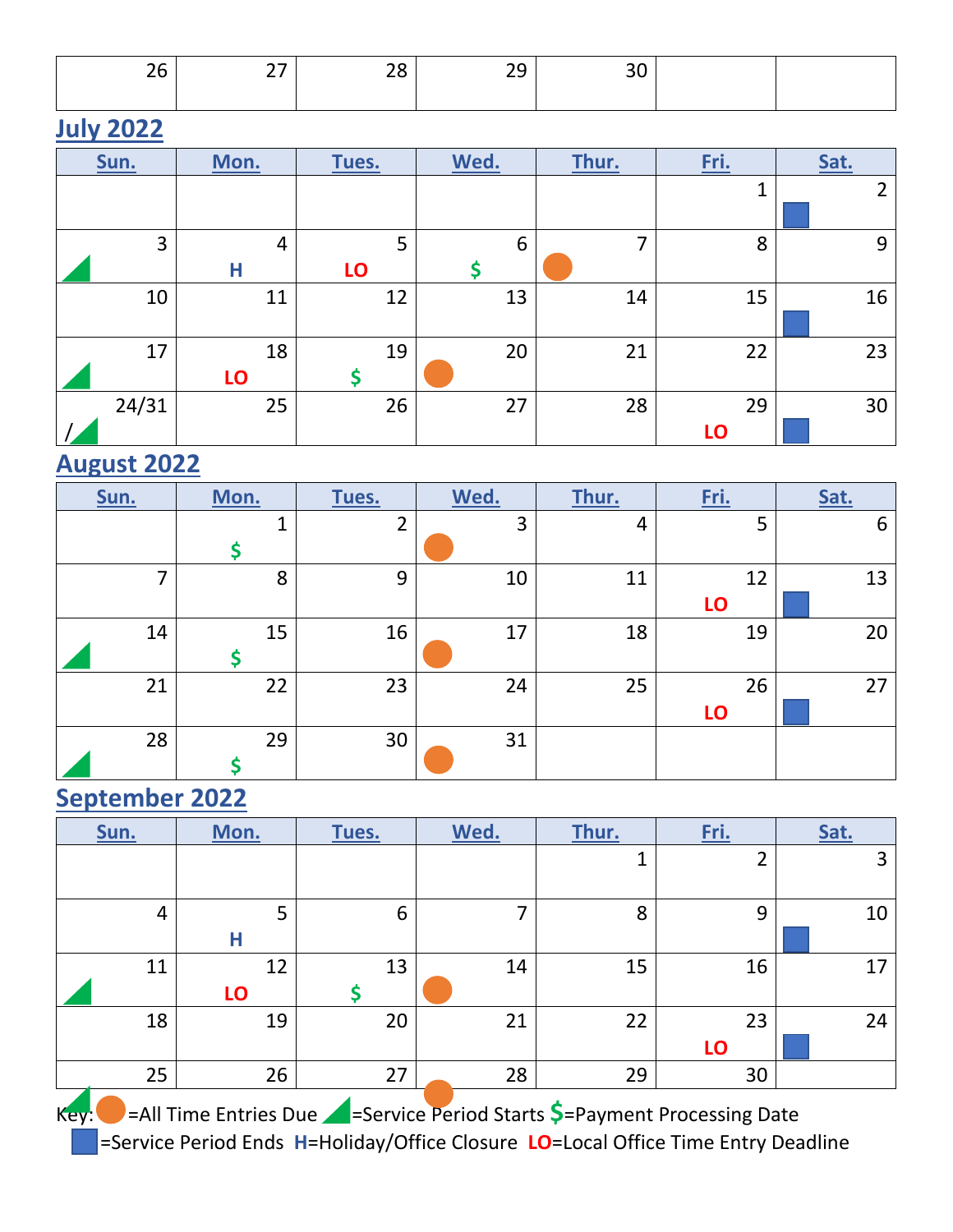|--|--|--|--|--|--|--|--|

#### **October 2022**

| Sun.  | Mon.        | Tues.    | Wed. | Thur. | <u>Fri.</u> | Sat. |
|-------|-------------|----------|------|-------|-------------|------|
|       |             |          |      |       |             | 4    |
| ำ     | 3           | 4        | 5    | 6     | ⇁<br>LO     | 8    |
| 9     | 10<br>Н     | 11<br>\$ | 12   | 13    | 14          | 15   |
| 16    | 17          | 18       | 19   | 20    | 21          | 22   |
| 23/30 | 24/31<br>LO | 25       | 26   | 27    | 28          | 29   |

#### **November 2022**

| Sun. | Mon. | Tues. | Wed. | Thur. | Fri. | Sat. |
|------|------|-------|------|-------|------|------|
|      |      | 1     | ∍    | 3     | 4    | 5    |
|      |      |       |      |       | LO   |      |
| 6    | ⇁    | 8     | 9    | 10    | 11   | 12   |
|      |      |       |      |       | Н    |      |
| 13   | 14   | 15    | 16   | 17    | 18   | 19   |
|      |      |       |      |       |      |      |
| 20   | 21   | 22    | 23   | 24    | 25   | 26   |
|      | LO   |       |      | Н     | Н    |      |
| 27   | 28   | 29    | 30   |       |      |      |
|      |      |       |      |       |      |      |

# **December 2022**

| Sun.           | Mon.    | Tues.   | Wed. | Thur. | Fri.           | Sat. |
|----------------|---------|---------|------|-------|----------------|------|
|                |         |         |      | 1     | $\overline{2}$ | 3    |
| $\overline{4}$ | 5       | 6<br>LO |      | 8     | 9              | 10   |
| 11             | 12      | 13      | 14   | 15    | 16<br>LO       | 17   |
| 18             | 19      | 20      | 21   | 22    | 23             | 24   |
| 25             | 26<br>Н | 27      | 28   | 29    | 30             | 31   |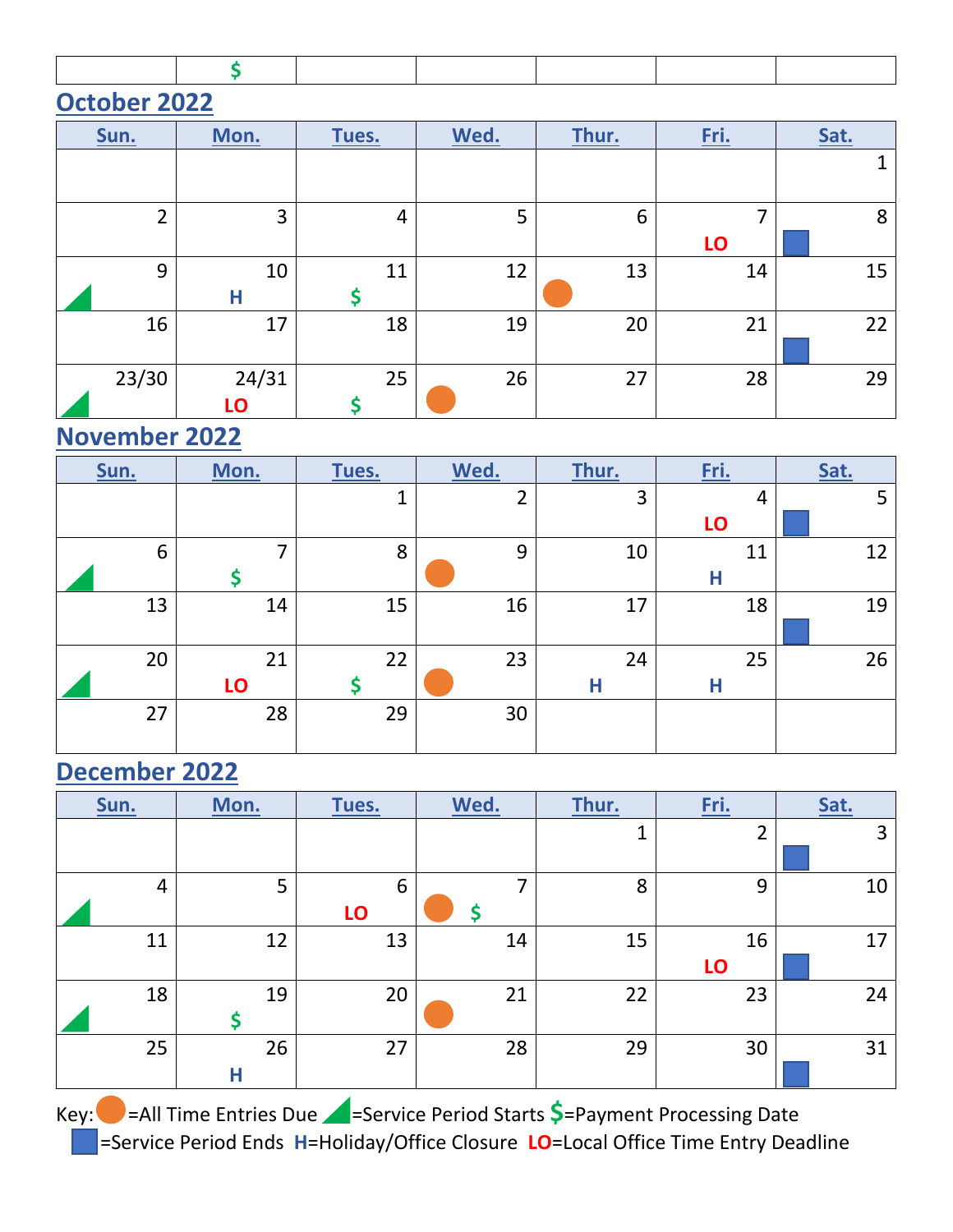#### **January 2023**

| Sun. | Mon.           | Tues. | Wed. | Thur. | Fri. | Sat. |
|------|----------------|-------|------|-------|------|------|
| 1    | $\overline{2}$ | 3     | 4    | 5     | 6    | ⇁    |
|      | Н              | LO    |      |       |      |      |
| 8    | 9              | 10    | 11   | 12    | 13   | 14   |
|      |                |       |      |       |      |      |
| 15   | 16             | 17    | 18   | 19    | 20   | 21   |
|      | Н              | LO    |      |       |      |      |
| 22   | 23             | 24    | 25   | 26    | 27   | 28   |
|      |                |       |      |       |      |      |
| 29   | 30             | 31    |      |       |      |      |
|      | LO             |       |      |       |      |      |

## **February 2023**

| Sun. | Mon.     | Tues. | Wed. | Thur.  | Fri.     | Sat. |
|------|----------|-------|------|--------|----------|------|
|      |          |       | 1    | າ<br>∠ | 3        | 4    |
| 5    | 6        | 7     | 8    | 9      | 10<br>LO | 11   |
| 12   | 13       | 14    | 15   | 16     | 17       | 18   |
| 19   | 20<br>Н  | 21    | 22   | 23     | 24       | 25   |
| 26   | 27<br>LO | 28    |      |        |          |      |

### **March 2023**

| Sun. | Mon. | Tues. | Wed. | Thur.          | Fri.     | Sat. |
|------|------|-------|------|----------------|----------|------|
|      |      |       | и    | $\overline{2}$ | 3        | 4    |
| 5    | 6    | ⇁     | 8    | 9              | 10<br>LO | 11   |
| 12   | 13   | 14    | 15   | 16             | 17       | 18   |
| 19   | 20   | 21    | 22   | 23             | 24<br>LO | 25   |
| 26   | 27   | 28    | 29   | 30             | 31       |      |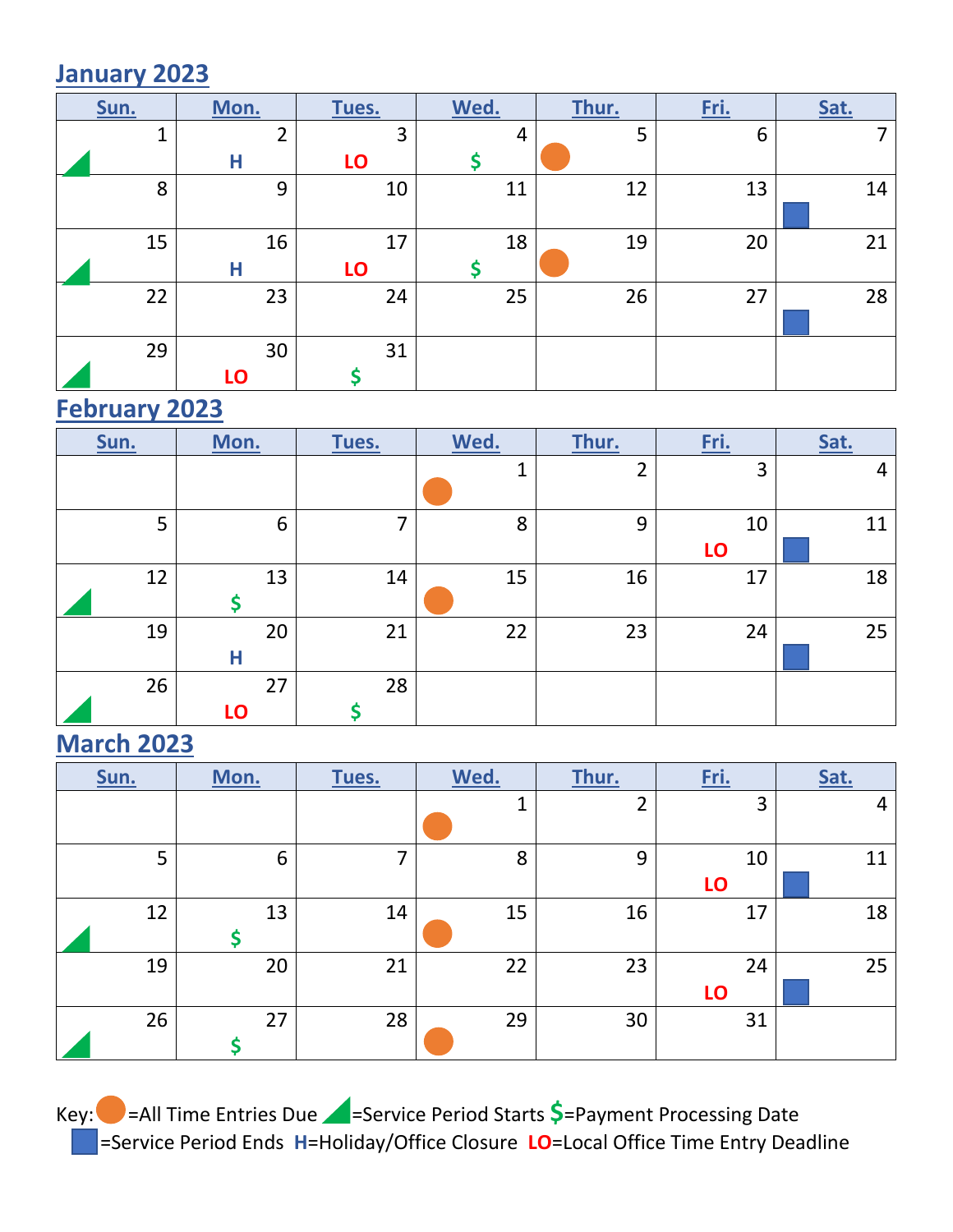# **April 2023**

| Sun.           | Mon. | Tues. | Wed. | Thur. | Fri.     | Sat. |
|----------------|------|-------|------|-------|----------|------|
|                |      |       |      |       |          |      |
| $\overline{2}$ | 3    | 4     | 5    | 6     | ⇁<br>LO  | 8    |
| 9              | 10   | 11    | 12   | 13    | 14       | 15   |
| 16             | 17   | 18    | 19   | 20    | 21<br>LO | 22   |
| 23/30          | 24   | 25    | 26   | 27    | 28       | 29   |

### **May 2023**

| Sun. | Mon. | Tues.          | Wed. | Thur. | Fri. | Sat. |
|------|------|----------------|------|-------|------|------|
|      | 1    | $\overline{2}$ | 3    | 4     | 5    | 6    |
|      |      |                |      |       | LO   |      |
| ⇁    | 8    | 9              | 10   | 11    | 12   | 13   |
|      |      |                |      |       |      |      |
| 14   | 15   | 16             | 17   | 18    | 19   | 20   |
|      |      |                |      |       | LO   |      |
| 21   | 22   | 23             | 24   | 25    | 26   | 27   |
|      |      |                |      |       |      |      |
| 28   | 29   | 30             | 31   |       |      |      |
|      | H    |                |      |       |      |      |

#### **June 2023**

| Sun.           | Mon.    | Tues.   | Wed. | Thur. | Fri.     | Sat. |
|----------------|---------|---------|------|-------|----------|------|
|                |         |         |      | 1     | 2        | 3    |
| $\overline{4}$ | 5<br>LO | 6<br>\$ |      | 8     | 9        | 10   |
| 11             | 12      | 13      | 14   | 15    | 16<br>LO | 17   |
| 18             | 19<br>Н | 20<br>S | 21   | 22    | 23       | 24   |
| 25             | 26      | 27      | 28   | 29    | 30       |      |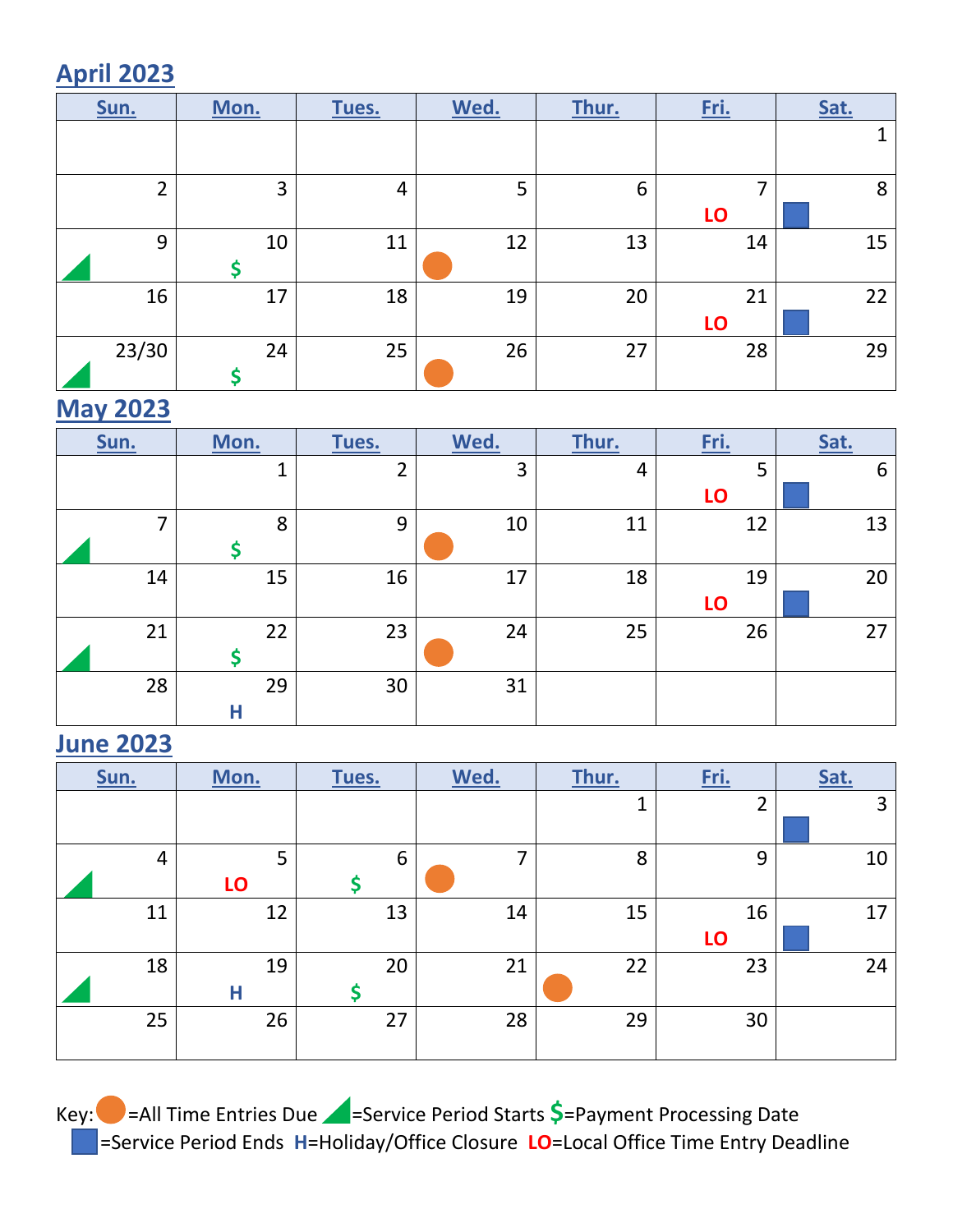### **July 2023**

| Sun.  | Mon.         | Tues.   | Wed. | Thur. | Fri.     | Sat. |
|-------|--------------|---------|------|-------|----------|------|
|       |              |         |      |       |          |      |
| ົາ    | 3<br>LO      | 4<br>Η  | 5    | 6     | ⇁        | 8    |
| 9     | 10           | 11      | 12   | 13    | 14       | 15   |
| 16    | 17<br>LO     | 18<br>S | 19   | 20    | 21       | 22   |
| 23/30 | 24/31<br>/\$ | 25      | 26   | 27    | 28<br>LO | 29   |

## **August 2023**

| Sun. | Mon. | Tues.   | Wed. | Thur. | Fri.     | Sat. |
|------|------|---------|------|-------|----------|------|
|      |      | 1<br>J. | ำ    | 3     | 4        | 5    |
| 6    | 7    | 8       | 9    | 10    | 11<br>LO | 12   |
| 13   | 14   | 15      | 16   | 17    | 18       | 19   |
| 20   | 21   | 22      | 23   | 24    | 25<br>LO | 26   |
| 27   | 28   | 29      | 30   | 31    |          |      |

#### **September 2023**

| Sun. | Mon.                | Tues.   | Wed. | Thur. | Fri.     | Sat.           |
|------|---------------------|---------|------|-------|----------|----------------|
|      |                     |         |      |       | 1        | $\overline{2}$ |
| 3    | $\overline{4}$<br>Н | 5       | 6    | 7     | 8        | 9              |
| 10   | 11<br>LO            | 12<br>S | 13   | 14    | 15       | 16             |
| 17   | 18                  | 19      | 20   | 21    | 22<br>LO | 23             |
| 24   | 25                  | 26      | 27   | 28    | 29       | 30             |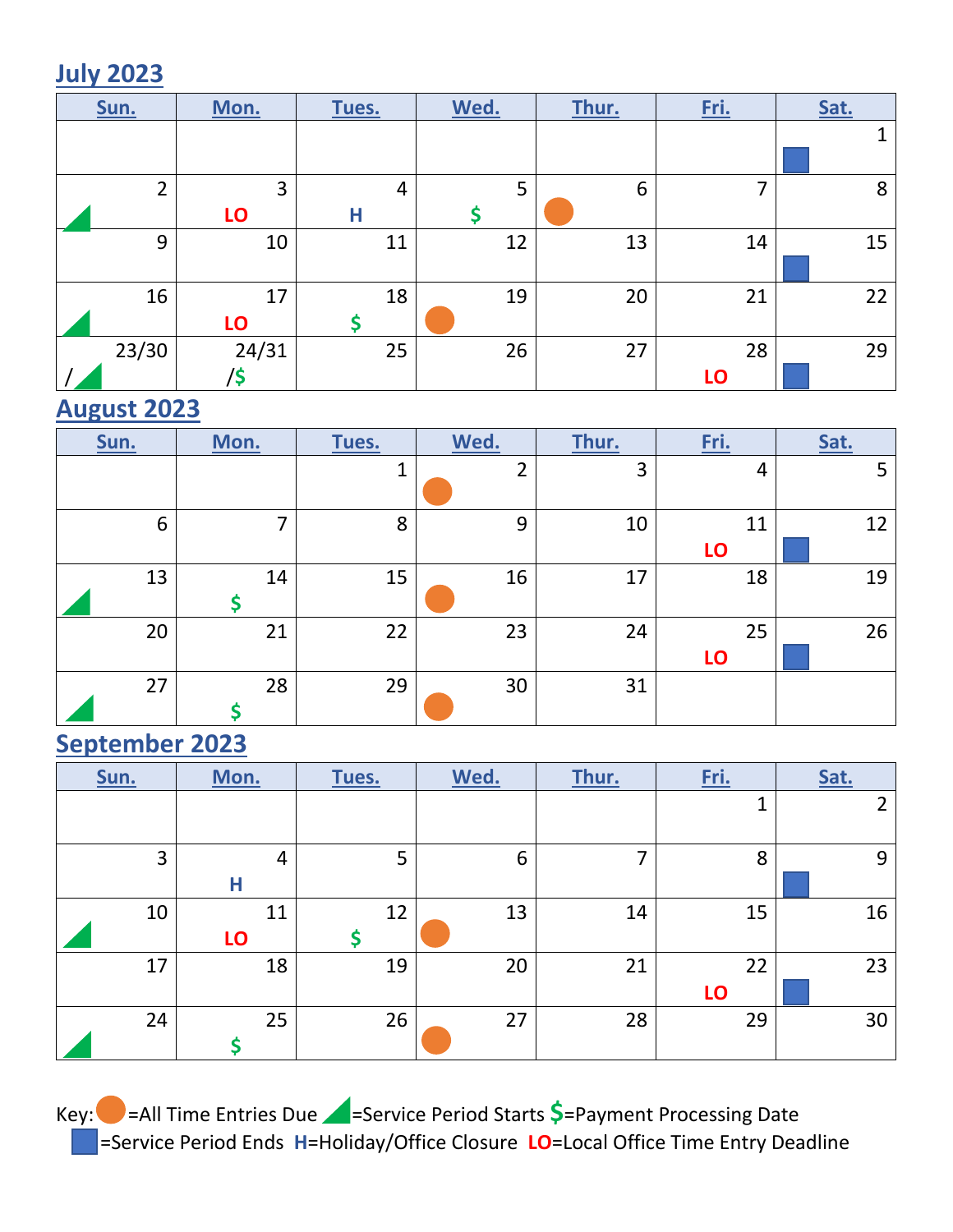### **October 2023**

| Sun. | Mon.           | Tues. | Wed. | Thur. | Fri. | Sat. |
|------|----------------|-------|------|-------|------|------|
| 1    | $\overline{2}$ | 3     | 4    | 5     | 6    | 7    |
|      |                |       |      |       | LO   |      |
| 8    | 9              | 10    | 11   | 12    | 13   | 14   |
|      | Н              |       |      |       |      |      |
| 15   | 16             | 17    | 18   | 19    | 20   | 21   |
|      |                |       |      |       |      |      |
| 22   | 23             | 24    | 25   | 26    | 27   | 28   |
|      | LO             |       |      |       |      |      |
| 29   | 30             | 31    |      |       |      |      |
|      |                |       |      |       |      |      |

### **November 2023**

| Sun. | Mon. | Tues. | Wed. | Thur.               | Fri. | Sat. |
|------|------|-------|------|---------------------|------|------|
|      |      |       | ◀    | ำ<br>$\overline{ }$ | 3    | 4    |
|      |      |       |      |                     | LO   |      |
| 5    | 6    | 7     | 8    | 9                   | 10   | 11   |
|      |      |       |      |                     | Н    |      |
| 12   | 13   | 14    | 15   | 16                  | 17   | 18   |
|      |      |       |      |                     |      |      |
| 19   | 20   | 21    | 22   | 23                  | 24   | 25   |
|      | LO   |       |      | Н                   | Н    |      |
| 26   | 27   | 28    | 29   | 30                  |      |      |
|      |      |       |      |                     |      |      |

# **December 2023**

| Sun.  | Mon.    | Tues.   | Wed. | Fri.<br>Thur. |          | Sat. |
|-------|---------|---------|------|---------------|----------|------|
|       |         |         |      |               | 1        | ว    |
| 3     | 4       | 5<br>LO | 6    | 7             | 8        | 9    |
| 10    | 11      | 12      | 13   | 14            | 15<br>LO | 16   |
| 17    | 18      | 19      | 20   | 21            | 22       | 23   |
| 24/31 | 25<br>Н | 26      | 27   | 28            | 29       | 30   |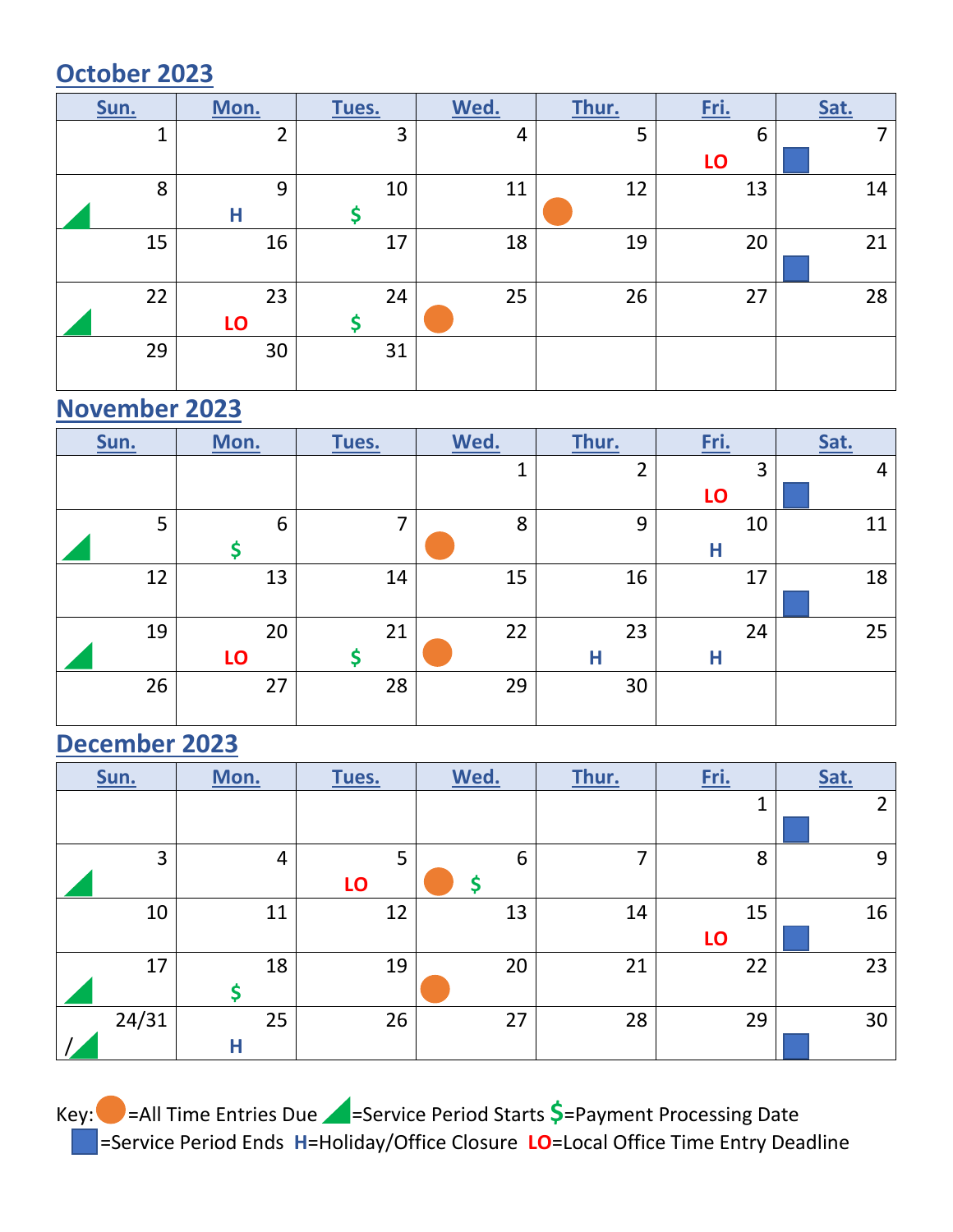#### **January 2024**

| Sun. | Mon. | Tues. | Wed. | Thur. | Fri. | Sat. |
|------|------|-------|------|-------|------|------|
|      | ◢    | າ     | 3    | 4     | 5    | 6    |
|      | Н    | LO    |      |       |      |      |
| ⇁    | 8    | 9     | 10   | 11    | 12   | 13   |
| 14   | 15   | 16    | 17   | 18    | 19   | 20   |
| 21   | 22   | 23    | 24   | 25    | 26   | 27   |
| 28   | 29   | 30    | 31   |       |      |      |

**All Time Entries Due Deadline:** The deadline that time entries must be submitted in PTC DCI to be paid on time for that pay period. HCWs have 3 business days after the end of the pay period to submit correctly completed time entries. **Correctly completed time entries that are not submitted on time may not be paid on the pay processing date.** This deadline is 3 business days after the end of the pay period.

**Service Period Start/** End Date: The dates that service periods (pay periods) start and end.

**\$ Payment processing date:** The date that checks are mailed, and direct deposits are transferred to the HCW's financial institution.

o Checks may be received 1-3 business days after the check date, depending on mail service. Direct deposits will be available approximately 3 business days after the pay process date.

**LO Local Office Time Entry Deadline:** The deadline for local offices to enter all correctly completed time entries that were submitted on time. Entries must be entered no later than 7:00 PM into the system. The deadline is calculated by counting 7 business days after the time entries deadline.

| ------- |          |          |             |          |          |  |  |  |
|---------|----------|----------|-------------|----------|----------|--|--|--|
|         | 1/1/21   | 1/18/21  | 2/15/21     | 5/31/21  | 7/4/21   |  |  |  |
| 2021    | 7/5/21   | 9/6/21   | $10/11/21*$ | 11/11/21 | 11/25/21 |  |  |  |
|         | 11/26/21 | 12/24/21 | 12/25/21    | 12/31/21 |          |  |  |  |

#### **H Holidays / Office Closures:** During the current CBA timeframe.